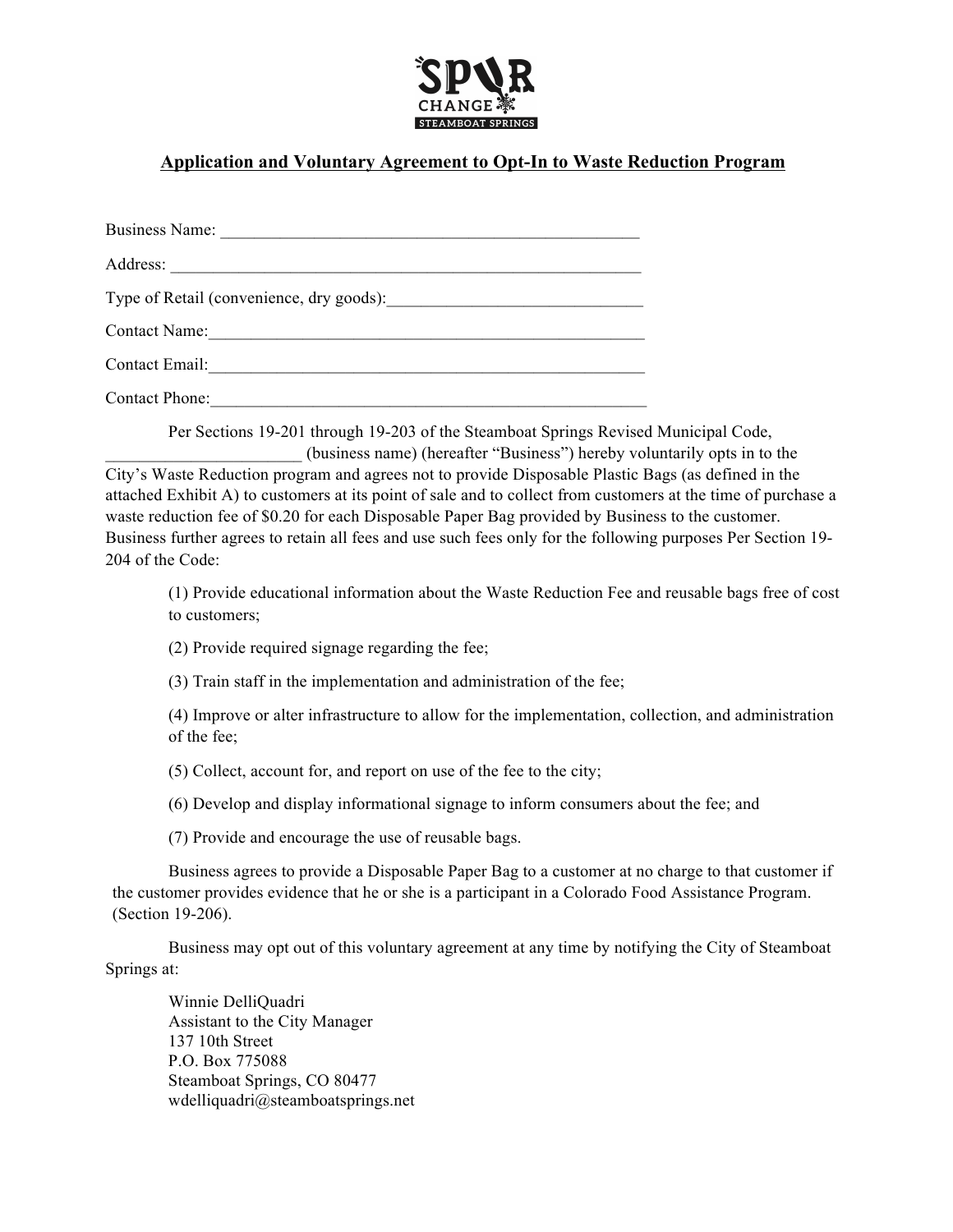

Business agrees and understands that the parties to this Voluntary Agreement are not and shall not be construed to be partners, joint venturers or agents of one another with respect to any activities associated with this Agreement. No agent, employee or volunteer of the Business shall be deemed to be an agent, employee or volunteer of the City.

Business acknowledges that neither the City nor any of the City's authorized representatives accept any responsibility or liability in respect of any claim or cause of action arising out of, or in relation to this Voluntary Agreement or Business's activities hereunder. Notwithstanding any other provisions of this Agreement to the contrary, no term or condition of this Agreement shall be construed or interpreted as a waiver, express or implied, of any of the immunities, rights, benefits, protection, or other provisions of the Colorado Governmental Immunity Act, Section 24-10-101 *et seq*., C.R.S., as now or hereafter amended.

### **BUSINESS:**

By:  $\Box$ 

 $\mathcal{L}_\text{max} = \mathcal{L}_\text{max} = \mathcal{L}_\text{max} = \mathcal{L}_\text{max} = \mathcal{L}_\text{max} = \mathcal{L}_\text{max}$ 

Its:  $\frac{1}{2}$ 

Date:\_\_\_\_\_\_\_\_\_\_\_\_\_\_\_\_\_\_\_\_\_\_\_\_\_\_\_\_\_\_\_

## **CITY OF STEAMBOAT SPRINGS, a Colorado**

**home rule city**

By:

Gary Suiter, City Manager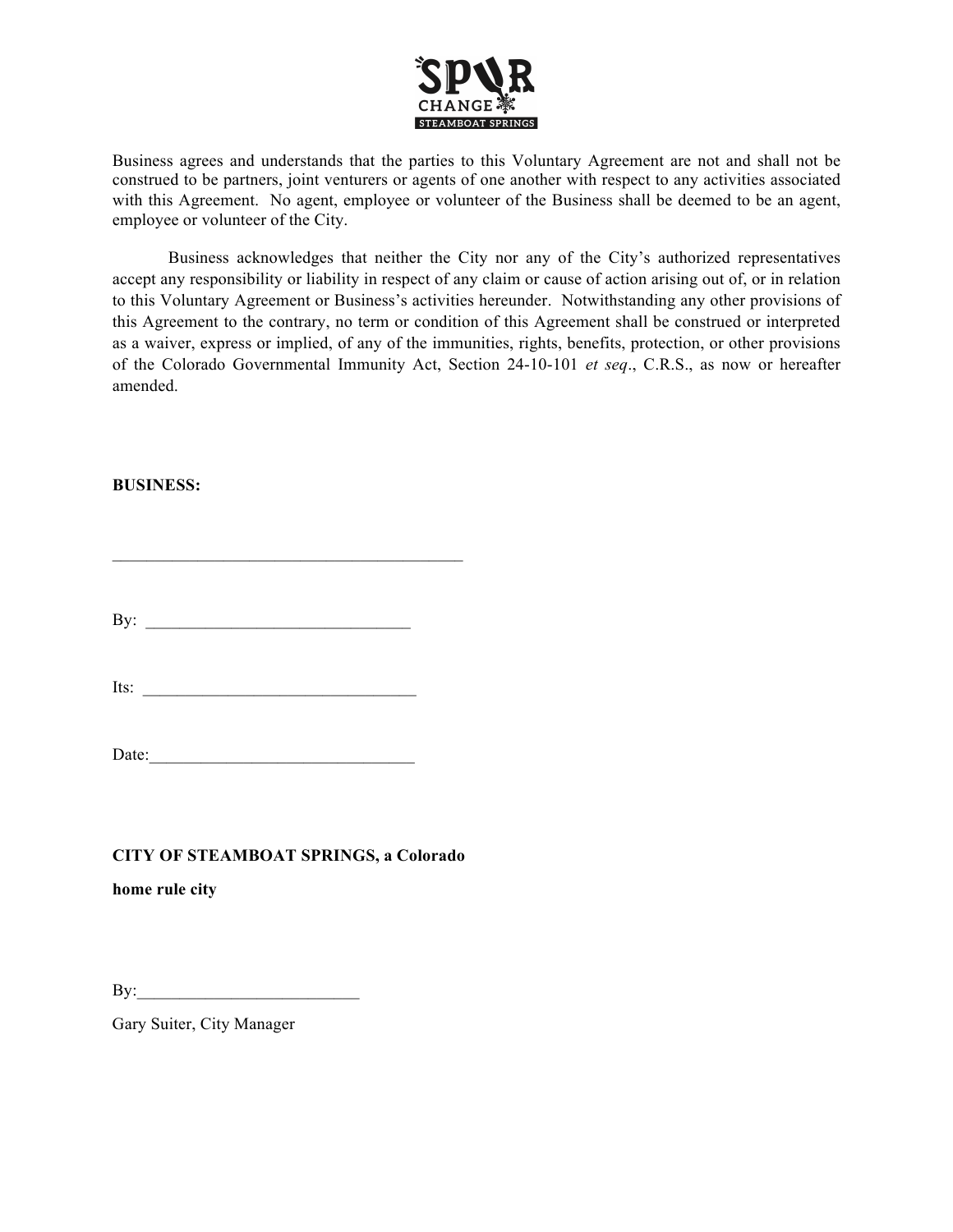

# **EXHIBIT A**

### **Applicable Code Sections and Definitions (Emphasis Added).**

#### **Chapter 19, Article IV—Disposable Bags**

#### **Sec. 19-200 Definitions.**

For purposes of this Chapter, the following terms shall have the meanings ascribed to them:

**Disposable Paper Bag.** The term Disposable Paper Bag means a bag made predominately of paper that is provided to a customer by a Grocer at the point of sale for the purpose of transporting goods.

**Disposable Plastic Bag.** The term Disposable Plastic Bag means any bag that is less than two and onequarter mil thick and is made predominately of plastic derived from petroleum or from bio-based sources, provided to a customer at the point of sale for the purpose of transporting goods. Disposable **Plastic Bag does not mean:** 

(a) Bags used by consumers inside stores to:

- (1) Package bulk items, such as fruit, vegetables, nuts, grains, candy or small hardware items;
- (2) Contain or wrap frozen foods, meat, or fish;
- (3) Contain or wrap flowers, potted plants, or other items where dampness may be a problem; and,
- (4) Contain unwrapped prepared foods or bakery goods;
- (5) A non-handled bag used to protect a purchased item from damaging or contaminating other purchased items when placed in a recyclable paper bag or reusable bag.
- (b) Bags provided by pharmacists to contain prescription drugs;

(c) Newspaper bags, door-hanger bags, laundry-dry cleaning bags, or bags sold in packages containing multiple bags intended for use as garbage, pet waste, or yard waste bags;

*Market*. The term Market means a retail establishment or business located within Steamboat Springs City limits in a permanent building, operating year round, that is a self-service market and which sells items including but not limited to a line of staple foodstuffs, meats, produce, household supplies, personal care items, or dairy products or other perishable items. Market does not mean:

- (a) Temporary vending establishment for fruits, vegetables, packaged meats and dairy.
- (b) Vendors at farmer's markets or other temporary events.
- (c) A retail establishment selling only incidental foodstuffs or small snack items.
- (d) Location where the facility is less than 10,000 sq. ft.